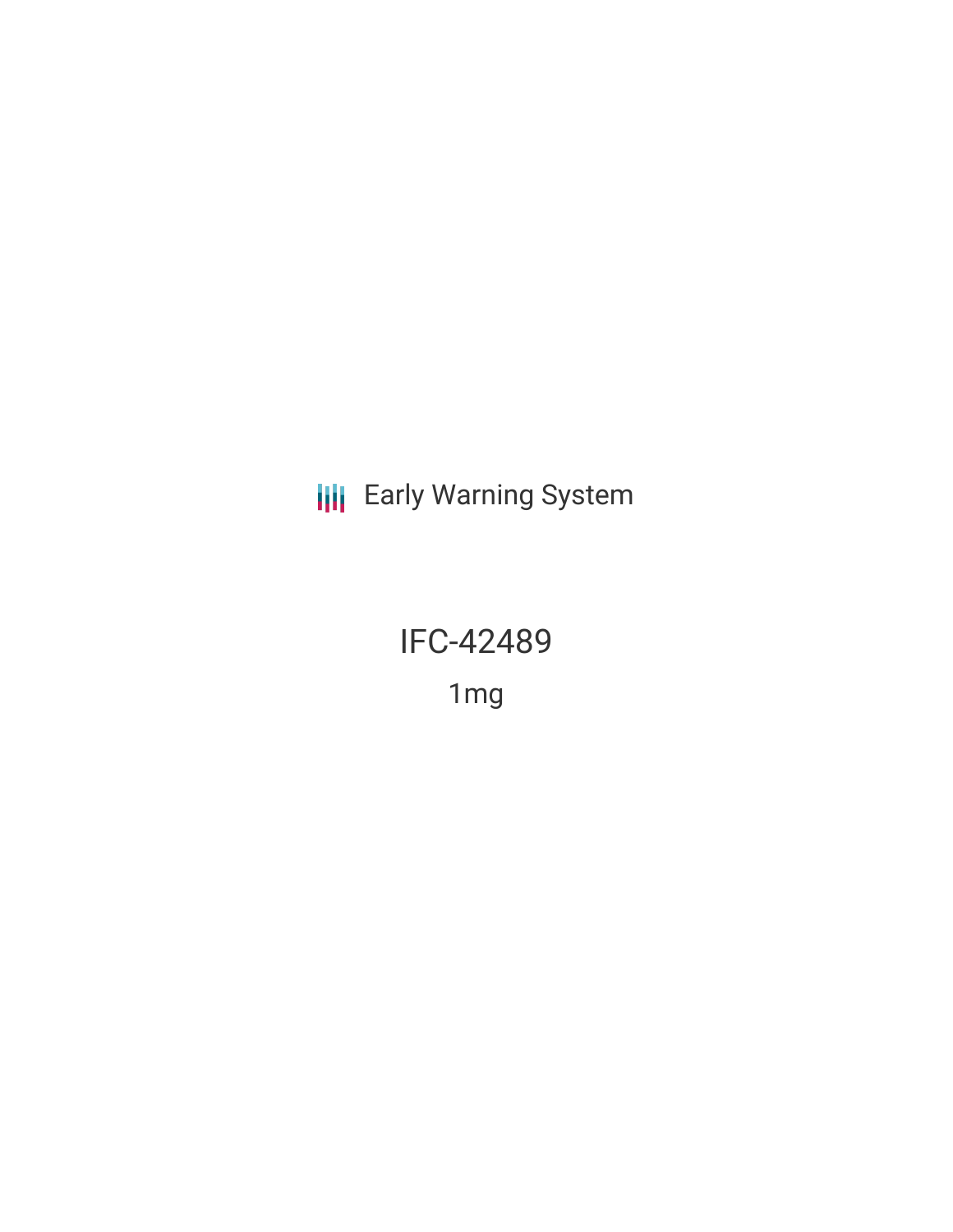## **Quick Facts**

1mg

Early Warning System

| <b>Countries</b>               | India                                   |
|--------------------------------|-----------------------------------------|
| <b>Financial Institutions</b>  | International Finance Corporation (IFC) |
| <b>Status</b>                  | Proposed                                |
| <b>Bank Risk Rating</b>        | B                                       |
| <b>Voting Date</b>             | 2019-03-13                              |
| <b>Borrower</b>                | <b>1MG TECHNOLOGIES PRIVATE LIMITED</b> |
| <b>Sectors</b>                 | Finance                                 |
| <b>Investment Type(s)</b>      | Equity                                  |
| <b>Investment Amount (USD)</b> | \$70.00 million                         |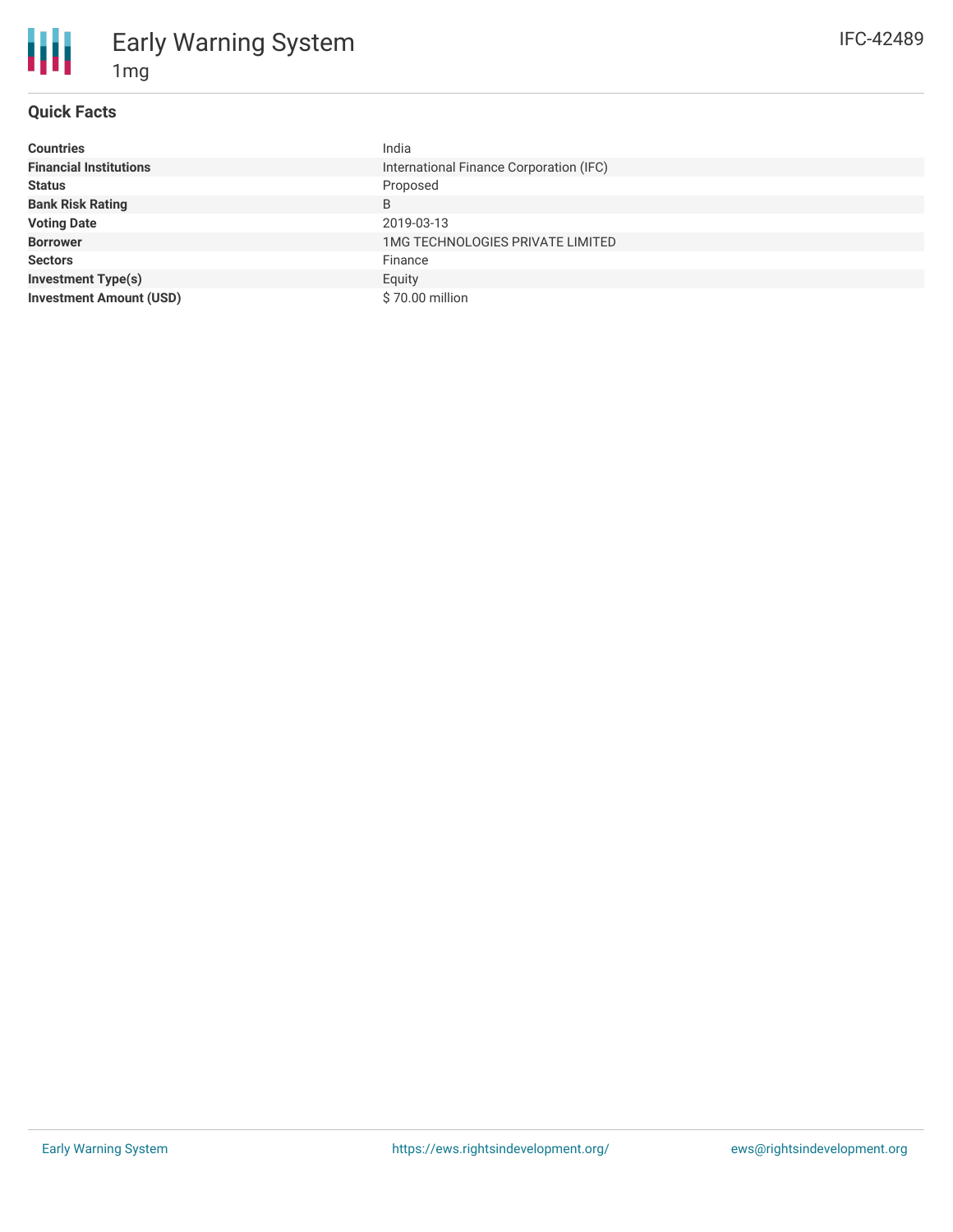

#### **Project Description**

According to the bank website, "the proposed investment is an equity investment for the project (i) rollout of its e-pharmacy, ediagnostics and pharma distribution to underserved cities (ii) increasing share of full stack model in large cities to improve fill rates and turnaround times (TAT) (iii) improving product mix; (iv) expanding bouquet of diagnostic services and (v)investing in brand building."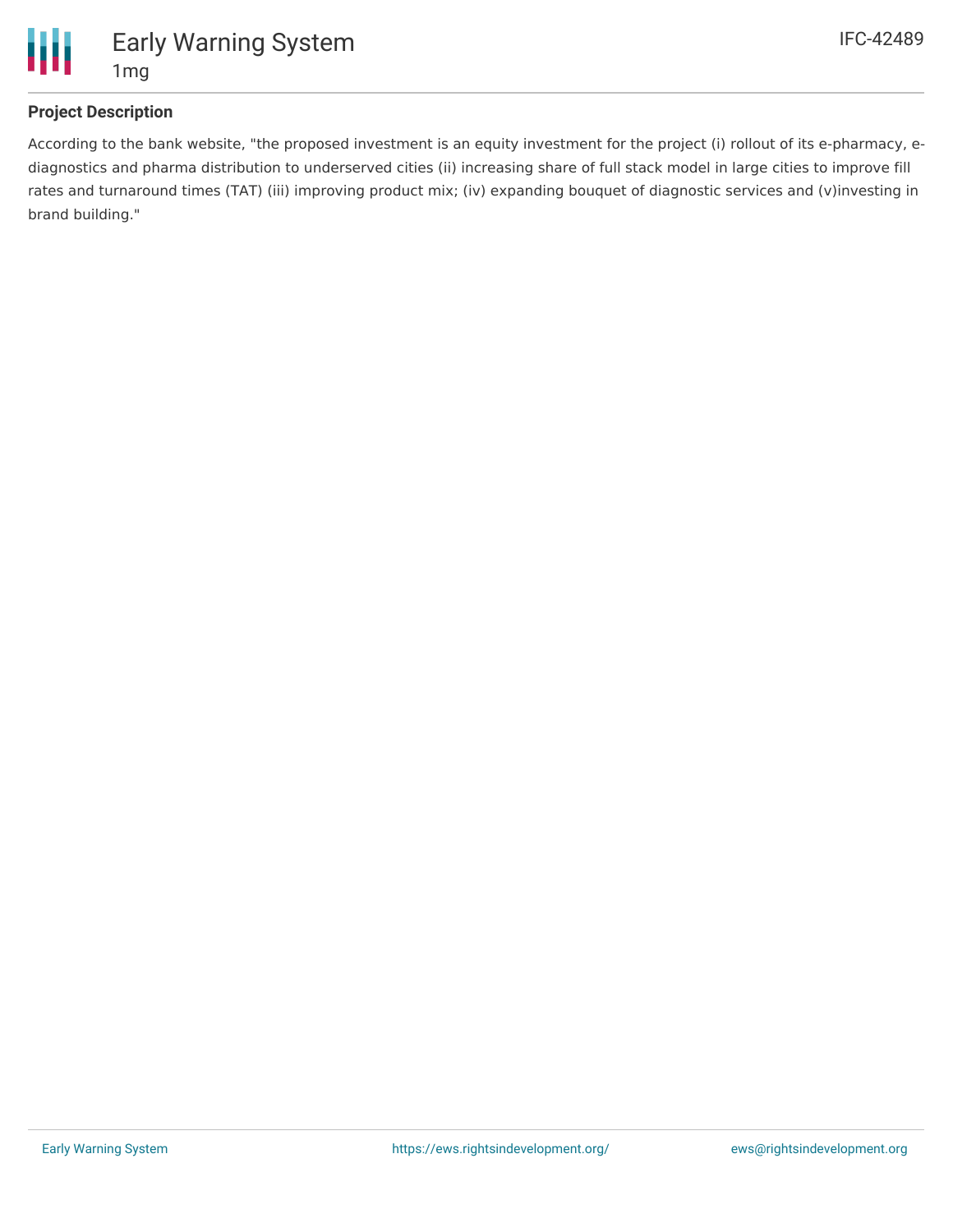

#### **Investment Description**

1mg

• International Finance Corporation (IFC)

Early Warning System

According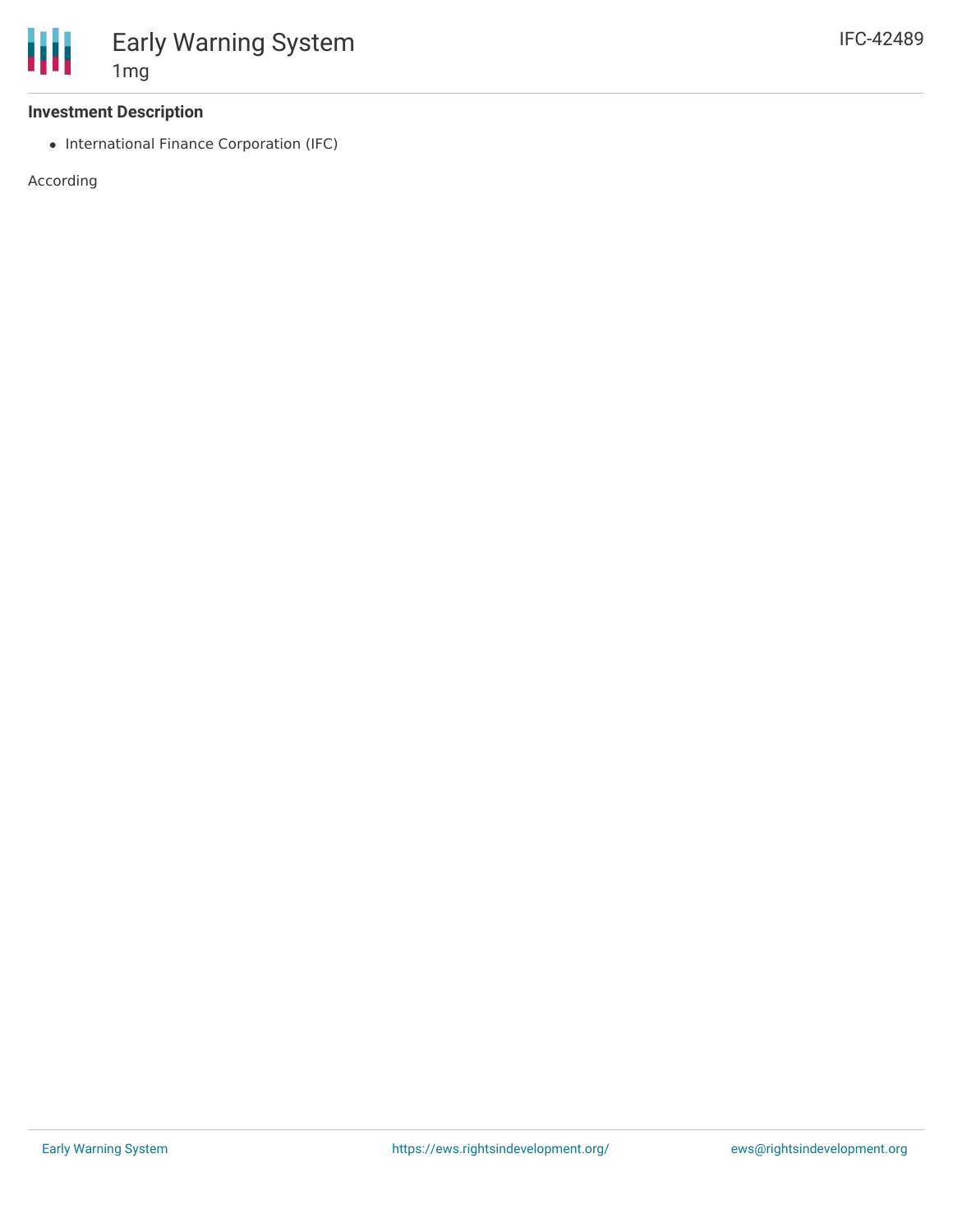

# Early Warning System 1mg

## **Private Actors Description**

According to IFC, 1mg was founded by Mr. Prashant Tandon and Mr. Gaurav Agarwal who now serve as its Chief Executive Officer (CEO) and Chief Technology Officer (CTO) respectively. The lead investors are Maverick Ventures, Sequoia Capital, Corisol Holdings AG, HBM Investments and Omidyar Network.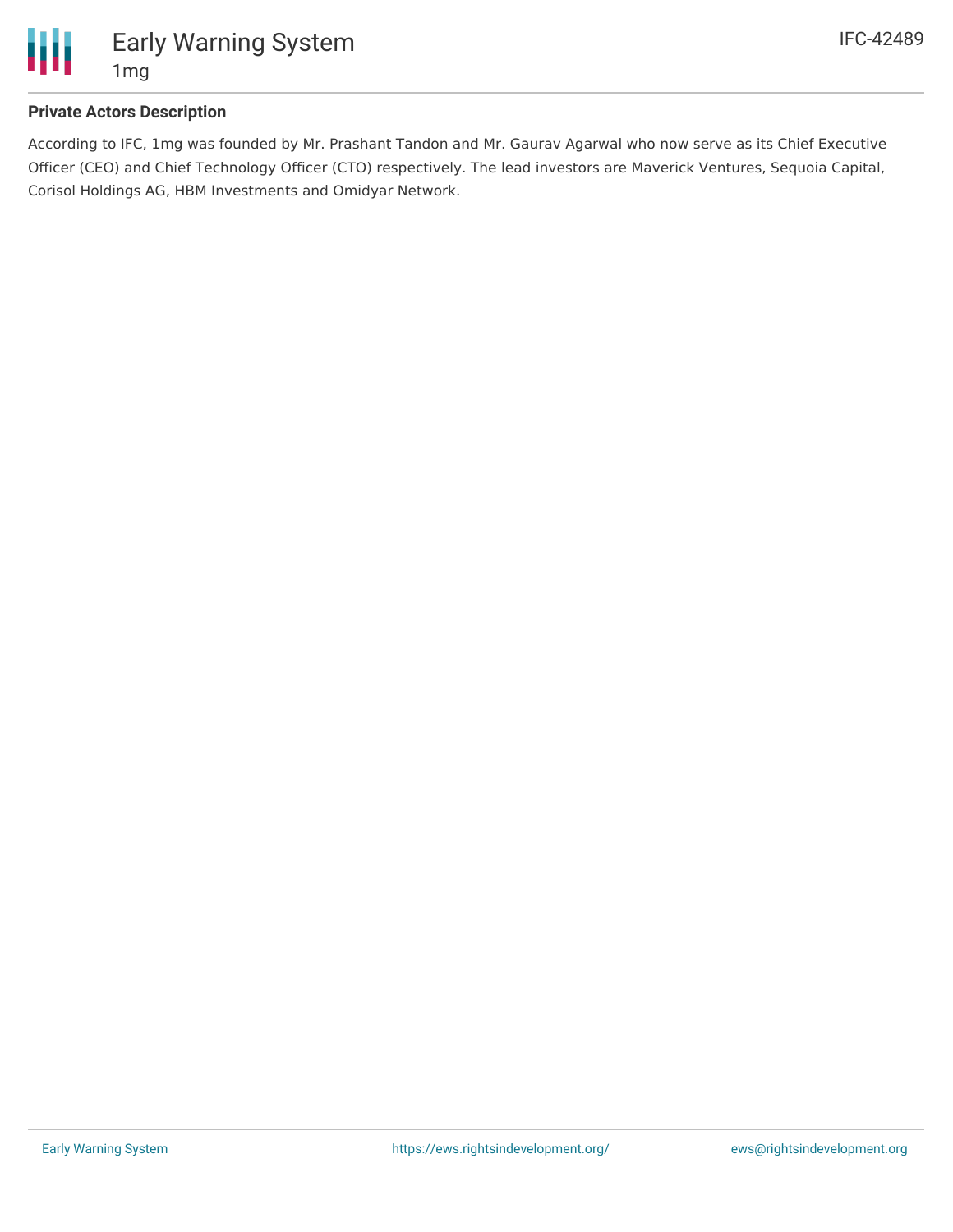

# Early Warning System 1mg

| . 9                    |                                |                                  |                          |                        |                                |                                  |  |
|------------------------|--------------------------------|----------------------------------|--------------------------|------------------------|--------------------------------|----------------------------------|--|
| <b>Private Actor 1</b> | <b>Private Actor</b><br>1 Role | <b>Private Actor</b><br>l Sector | <b>Relation</b>          | <b>Private Actor 2</b> | <b>Private Actor</b><br>2 Role | <b>Private Actor</b><br>2 Sector |  |
| $\sim$                 | $\sim$                         | $\overline{\phantom{0}}$         | $\overline{\phantom{0}}$ | 1MG                    | Client                         | $\sim$                           |  |